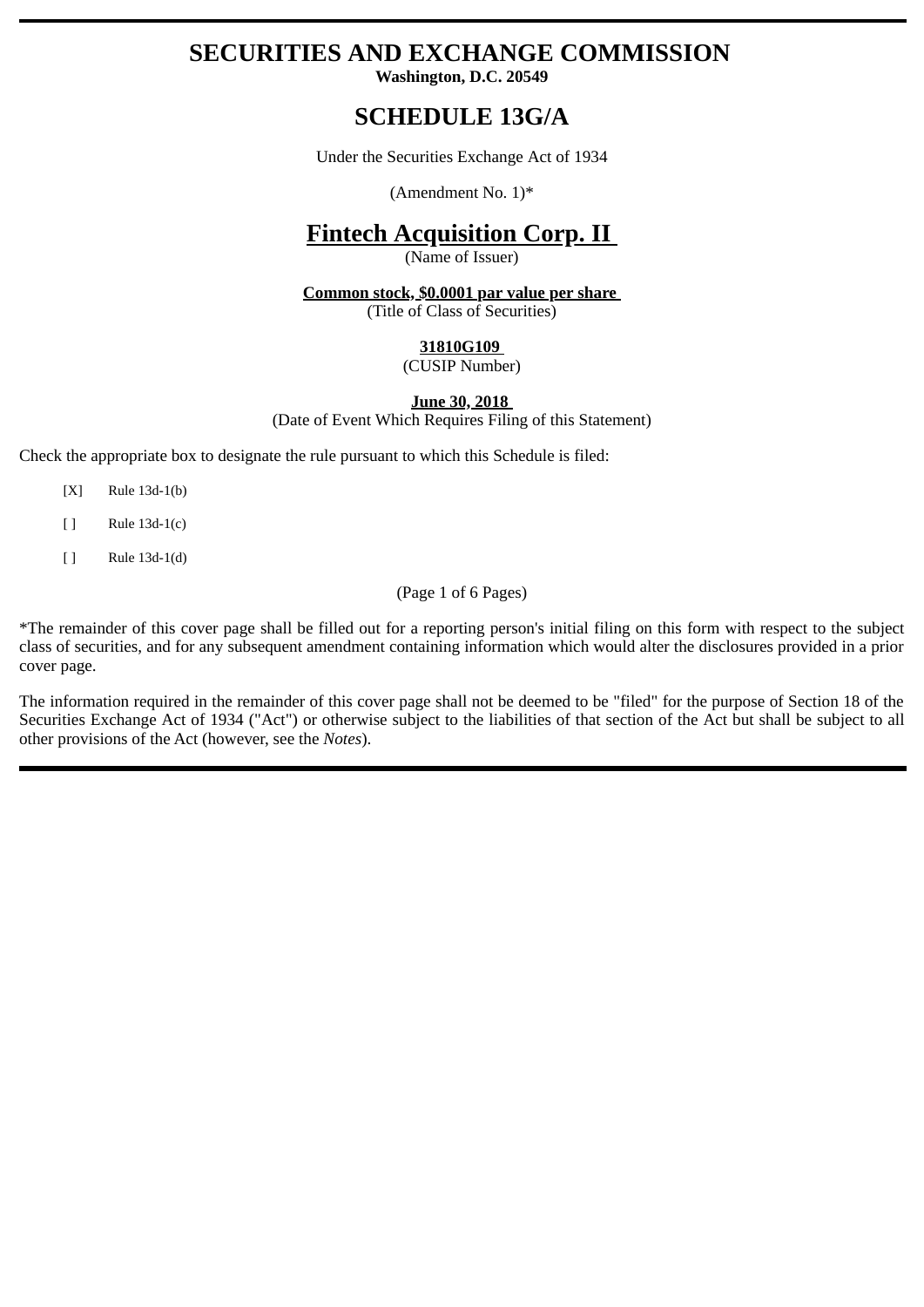**CUSIP No.** 31810G109 **13G/A Page 2 of 6 Pages**

| Names of Reporting Persons                                                              |                                                                                       |                                 |
|-----------------------------------------------------------------------------------------|---------------------------------------------------------------------------------------|---------------------------------|
| Polar Asset Management Partners Inc.                                                    |                                                                                       |                                 |
| Check the appropriate box if a member of a Group (see instructions)                     |                                                                                       |                                 |
| (a)<br>$\begin{array}{c} \square \end{array}$                                           |                                                                                       |                                 |
| $\Box$                                                                                  |                                                                                       |                                 |
|                                                                                         |                                                                                       |                                 |
| Citizenship or Place of Organization                                                    |                                                                                       |                                 |
| Canada                                                                                  |                                                                                       |                                 |
|                                                                                         | 5                                                                                     | <b>Sole Voting Power</b>        |
|                                                                                         |                                                                                       | 284,998                         |
|                                                                                         | $6\phantom{1}$                                                                        | <b>Shared Voting Power</b>      |
|                                                                                         |                                                                                       | $\boldsymbol{0}$                |
|                                                                                         | 7                                                                                     | Sole Dispositive Power          |
|                                                                                         |                                                                                       | 284,998                         |
|                                                                                         | 8                                                                                     | <b>Shared Dispositive Power</b> |
|                                                                                         |                                                                                       | $\Omega$                        |
| Aggregate Amount Beneficially Owned by Each Reporting Person<br>284,998                 |                                                                                       |                                 |
|                                                                                         |                                                                                       |                                 |
| Check box if the aggregate amount in row (9) excludes certain shares (See Instructions) |                                                                                       |                                 |
| $[ \ ]$                                                                                 |                                                                                       |                                 |
| Percent of class represented by amount in row (9)                                       |                                                                                       |                                 |
| 1.19%                                                                                   |                                                                                       |                                 |
| Type of Reporting Person (See Instructions)                                             |                                                                                       |                                 |
| IA                                                                                      |                                                                                       |                                 |
|                                                                                         | Number of Shares<br>Beneficially<br>Owned by Each<br><b>Reporting Person</b><br>With: | (b)<br>Sec Use Only             |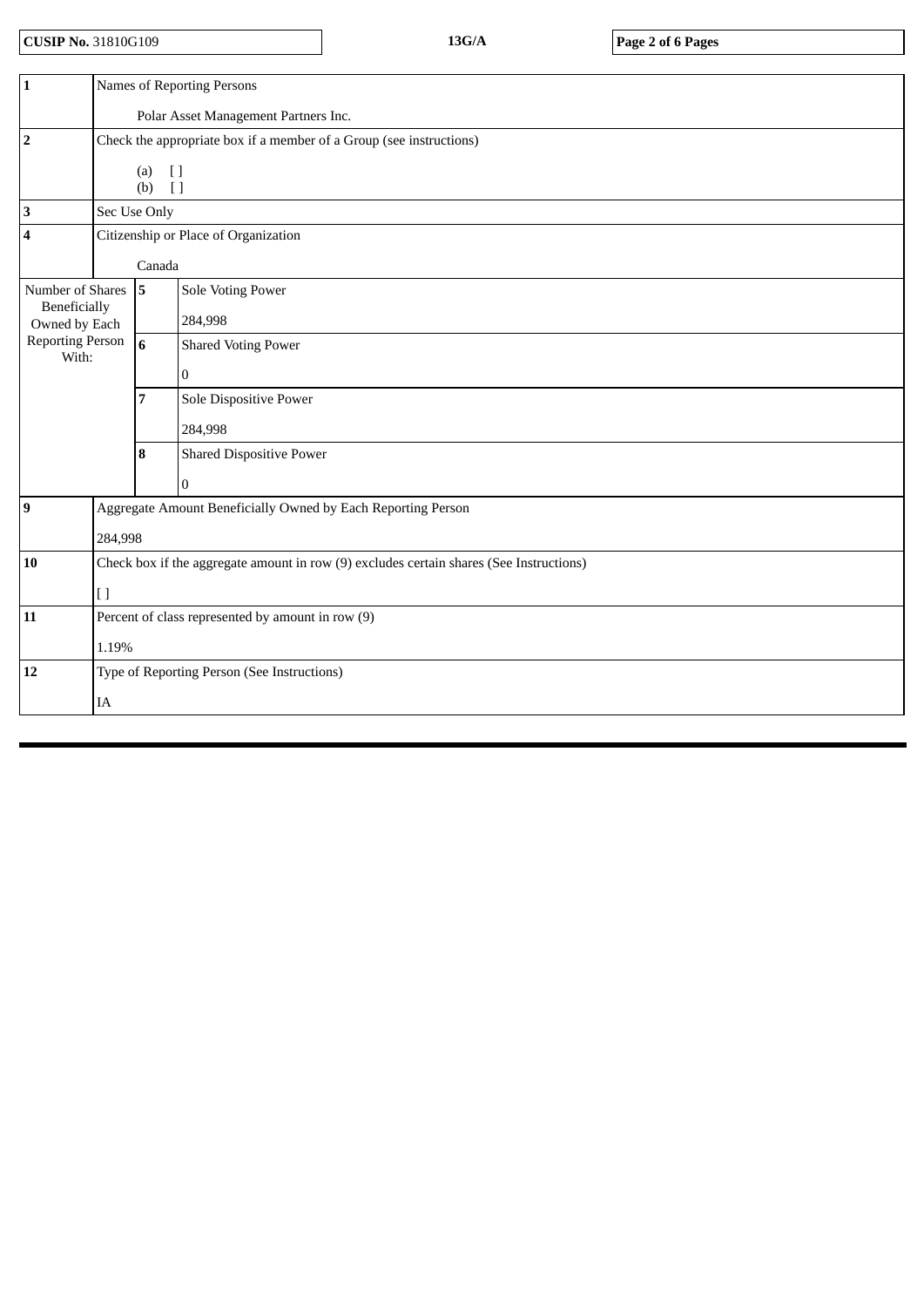#### **Item 1.**

#### **(a) Name of Issuer:**

The name of the issuer is Fintech Acquisition Corp. II (the "Company").

#### **(b) Address of Issuer's Principal Executive Offices:**

The Company's principal executive offices are located at 2929 Arch Street, Suite 1703, Philadelphia, PA 19104.

#### **Item 2.**

#### **(a) Name of Person Filing:**

This statement is filed by Polar Asset Management Partners Inc., a company incorporated under the laws on Ontario, Canada, which serves as the investment manager to Polar Multi Strategy Master Fund, a Cayman Islands exempted company ("PMSMF") and certain managed accounts (together with PMSMF, the "Polar Vehicles"), with respect to the Shares (as defined below) directly held by the Polar Vehicles.

The filing of this statement should not be construed as an admission that the Reporting Person is, for the purposes of Section 13 of the Act, the beneficial owner of the Shares reported herein.

#### **(b) Address of Principal Business Office or, if None, Residence:**

The address of the business office of the Reporting Person is 401 Bay Street, Suite 1900, PO Box 19, Toronto, Ontario M5H 2Y4, Canada.

#### **(c) Citizenship:**

The citizenship of the Reporting Person is Canada.

#### **(d) Title and Class of Securities:**

Common stock, \$0.0001 par value per share (the "Shares")

#### **(e) CUSIP No.:**

31810G109

Item 3. If this statement is filed pursuant to §§ 240.13d-1(b) or 240.13d-2(b) or (c), check whether the person filing is a:

- (a) [ ] Broker or dealer registered under Section 15 of the Act;
- (b)  $[$  ] Bank as defined in Section 3(a)(6) of the Act;
- (c)  $\begin{bmatrix} \end{bmatrix}$  Insurance company as defined in Section 3(a)(19) of the Act;
- (d) [ ] Investment company registered under Section 8 of the Investment Company Act of 1940;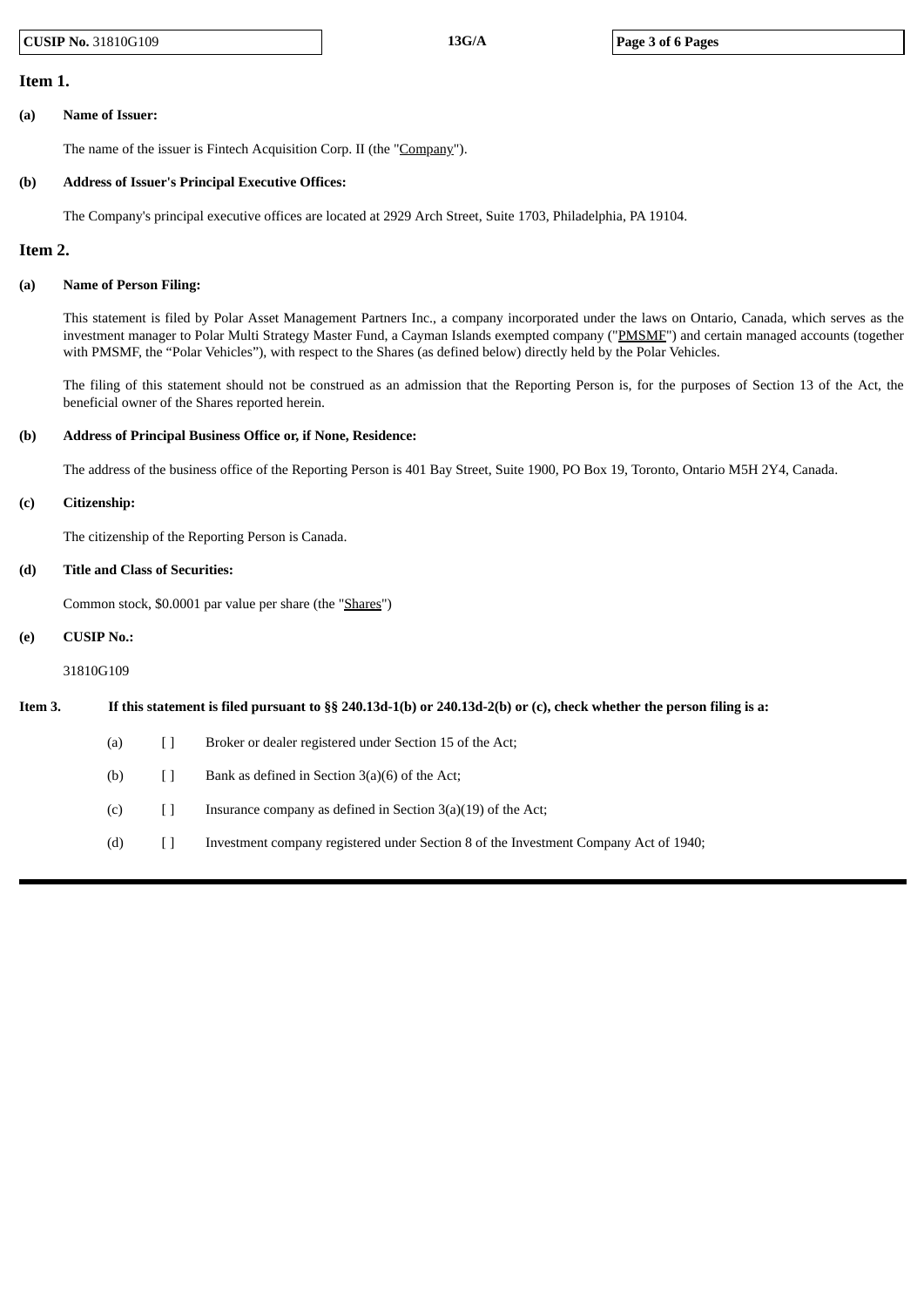**CUSIP No.** 31810G109 **13G/A Page 4 of 6 Pages**

(e)  $[$  ] An investment adviser in accordance with Rule 13d-1(b)(1)(ii)(E);

(f)  $\qquad$  [ ] An employee benefit plan or endowment fund in accordance with Rule 13d-1(b)(1)(ii)(F);

(g)  $\begin{bmatrix} \end{bmatrix}$  A parent holding company or control person in accordance with Rule 13d-1(b)(1)(ii)(G);

(h) [ ] A savings associations as defined in Section 3(b) of the Federal Deposit Insurance Act (12 U.S.C. 1813);

- (i)  $\begin{bmatrix} \end{bmatrix}$  A church plan that is excluded from the definition of an investment company under section 3(c)(14) of the Investment Company Act of 1940;
- (j)  $[X]$  A non-U.S. institution in accordance with Rule 240.13d-1(b)(1)(ii)(J);
- (k)  $[ ]$  Group, in accordance with Rule 240.13d-1(b)(1)(ii)(K).

If filing as a non-U.S. institution in accordance with Rule  $240.13d -1(b)(1)(ii)(J)$ , please specify the type of institution:

The Reporting Person is an investment fund, portfolio manager and exempt market dealer registered with the Ontario Securities Commission.

#### **Item 4. Ownership**

The percentages used herein are calculated based upon 23,893,333 Shares reported to be outstanding as at May 9, 2018, as reported in the Company's Quarterly Report on Form 10-Q for the quarterly period ended March 31, 2018 filed with the Securities Exchange Commission on May 10, 2018.

The information required by Items 4(a) - (c) is set forth in Rows 5 - 11 of the cover page for the Reporting Person and is incorporated herein by reference.

#### **Item 5. Ownership of Five Percent or Less of a Class.**

If this statement is being filed to report the fact that as of the date hereof the reporting person has ceased to be the beneficial owner of more than 5% of the class of securities, check the following [x].

#### **Item 6. Ownership of more than Five Percent on Behalf of Another Person.**

Not applicable.

Item 7. Identification and classification of the subsidiary which acquired the security being reported on by the parent holding company or **control person.**

Not applicable.

## **Item 8. Identification and classification of members of the group.**

Not applicable.